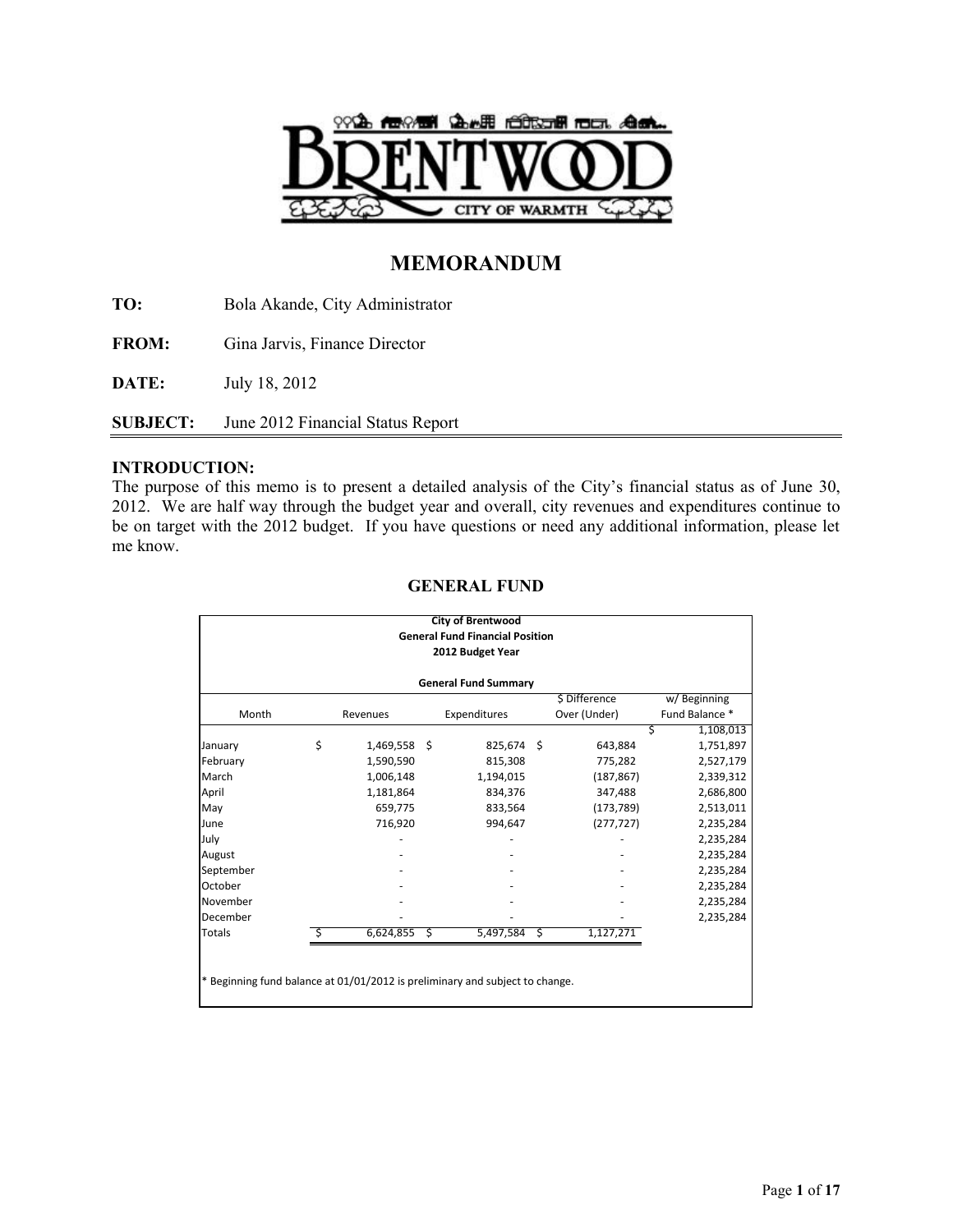#### **General Fund Revenue**

Total General Fund revenue through June 2012 is ahead of 2011 and about \$551k higher than the 2012 budget. The following section provides detail information for the City's General Fund revenue.

#### **Total Revenue:**



### **Taxes:**

Ad valorem tax revenue is posted to the General Fund in November. Year to date sales tax revenue is on pace with 2011 and is tracking higher than the 2012 budget through June. Utility tax revenue is slightly above 2011 but is only at 44.67% of the 2012 budget. Utility tax revenue improved in June but we still need to monitor this revenue source in the next few months to determine if we are going to meet the budget. It appears that utility tax revenue related to gas will come in significantly less than 2011 due to the mild winter while we anticipate utility tax revenue related to electric to increase over the summer months as a result of the extreme summer heat we are experiencing. Other tax revenue includes the road & bridge tax, financial institution tax, railroad & utility tax, state motor fuel tax and cigarette tax. These taxes combined are slightly below budget 47.74%.

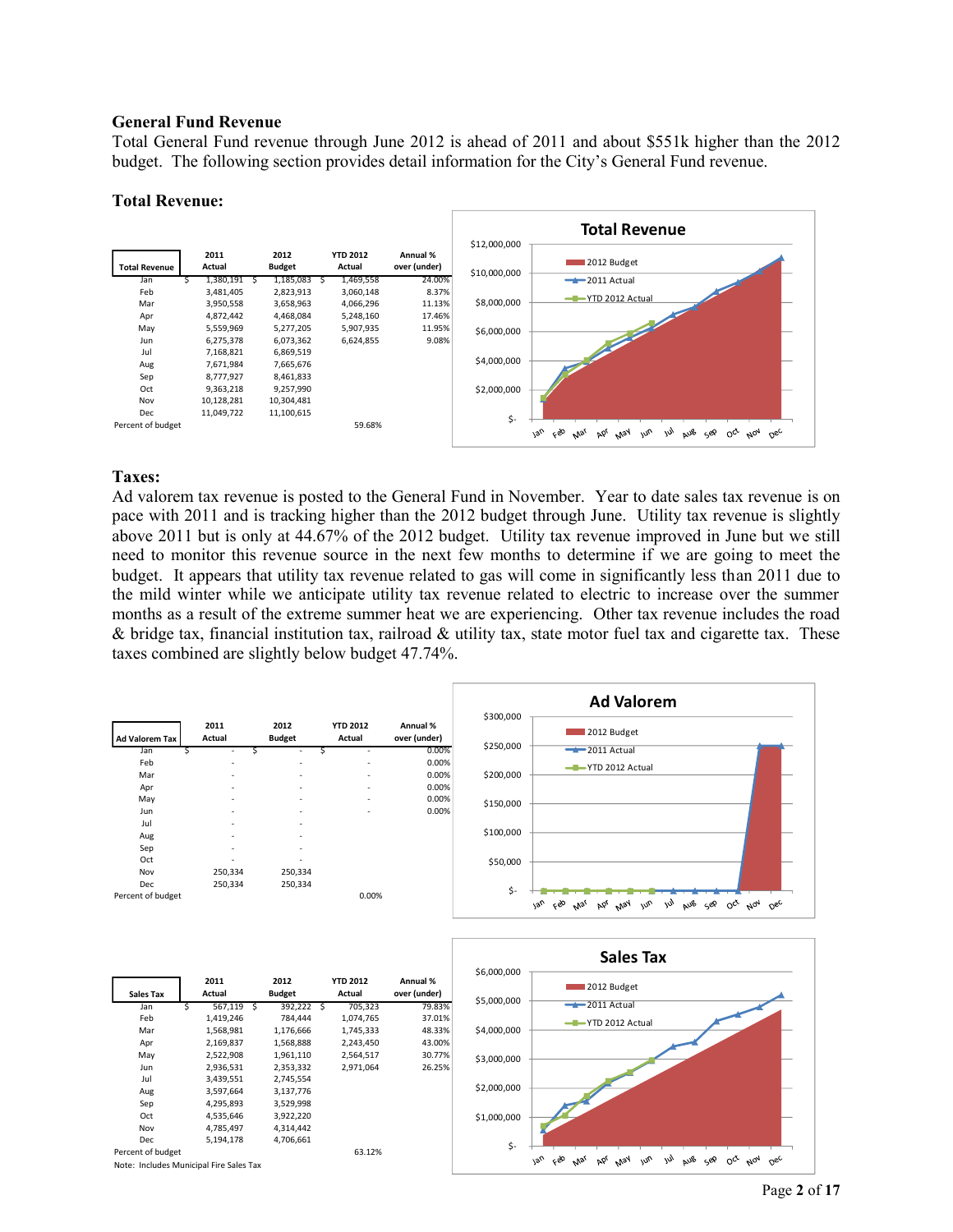



## **Licenses and Permits:**

Business license revenue is right on target with last year and the 2012 budget. Building permits are still down compared to the 2012 budget but we anticipate a steady increase in this revenue source as current development projects in the city move forward. Other license and permit revenue includes liquor licenses, automobile licenses, occupancy permits, planning/zoning applications, electrical permits and plumbing permits. These revenue sources are no longer tracking higher than 2011 but still reflect 67.89% of the 2012 budget.

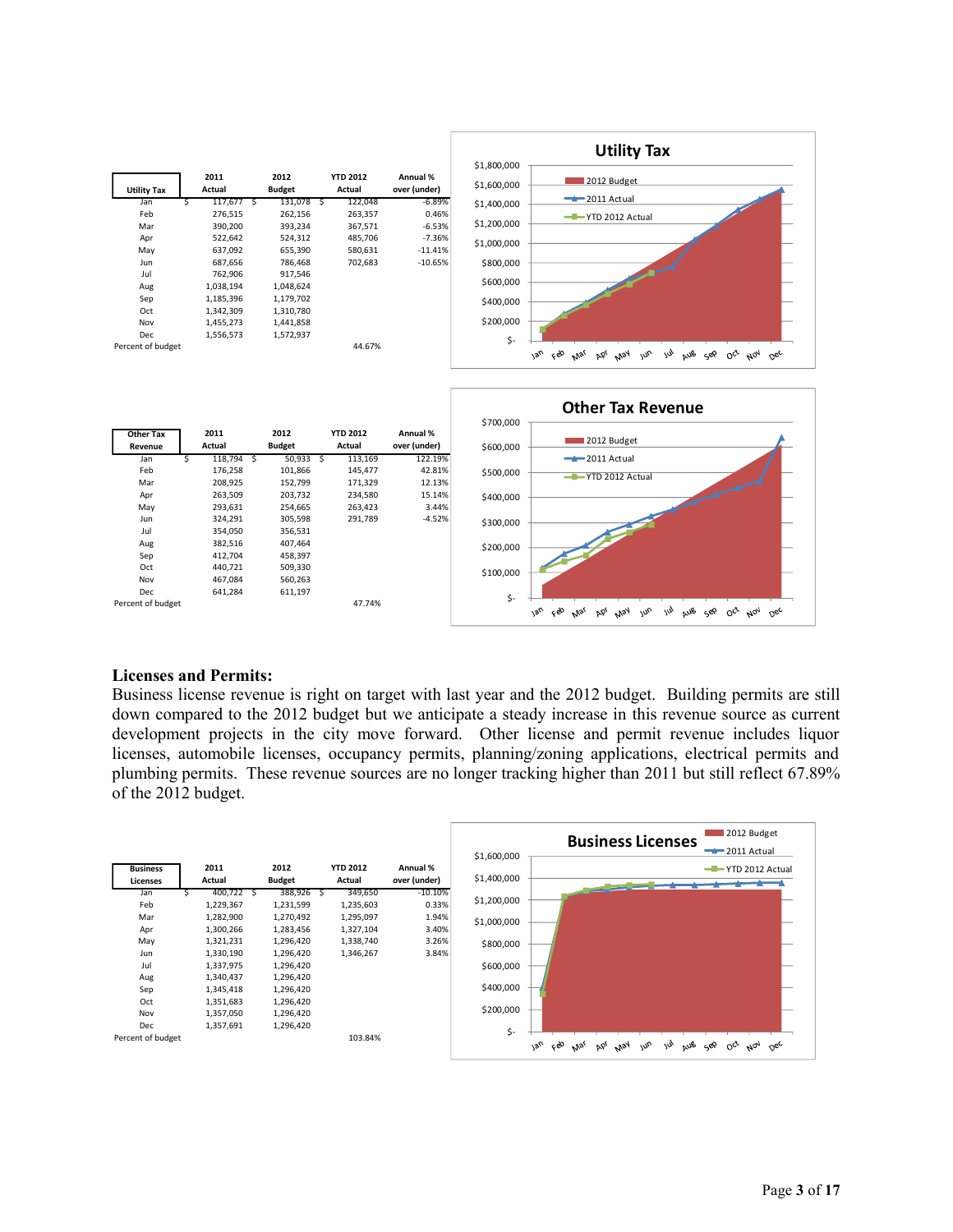

|                                      |                |                       |                           |                          | \$200,000 |                                                                                                                                                                    |
|--------------------------------------|----------------|-----------------------|---------------------------|--------------------------|-----------|--------------------------------------------------------------------------------------------------------------------------------------------------------------------|
| <b>Other Licenses</b><br>and Permits | 2011<br>Actual | 2012<br><b>Budget</b> | <b>YTD 2012</b><br>Actual | Annual %<br>over (under) | \$180,000 | 2012 Budget<br>$-2011$ Actual                                                                                                                                      |
| Jan                                  | 17,231         | 8,417                 | 17,402                    | 106.75%                  | \$160,000 |                                                                                                                                                                    |
| Feb                                  | 22,983         | 16,834                | 24,098                    | 43.15%                   | \$140,000 | YTD 2012 Actual                                                                                                                                                    |
| Mar                                  | 27,905         | 25,251                | 42,937                    | 70.04%                   |           |                                                                                                                                                                    |
| Apr                                  | 33,348         | 33,668                | 47,694                    | 41.66%                   | \$120,000 |                                                                                                                                                                    |
| May                                  | 49,201         | 42,085                | 61,684                    | 46.57%                   | \$100,000 |                                                                                                                                                                    |
| Jun                                  | 99,789         | 50,502                | 68,572                    | 35.78%                   |           |                                                                                                                                                                    |
| Jul                                  | 188,618        | 58,919                |                           |                          | \$80,000  |                                                                                                                                                                    |
| Aug                                  | 72,710         | 67,336                |                           |                          | \$60,000  |                                                                                                                                                                    |
| Sep                                  | 108,968        | 75,753                |                           |                          |           |                                                                                                                                                                    |
| Oct                                  | 112,927        | 84,170                |                           |                          | \$40,000  |                                                                                                                                                                    |
| Nov                                  | 116,951        | 92,587                |                           |                          | \$20,000  |                                                                                                                                                                    |
| Dec                                  | 139,542        | 101,000               |                           |                          | \$-       |                                                                                                                                                                    |
| Percent of budget                    |                |                       | 67.89%                    |                          |           | Feb<br>$\mathcal{M}$<br>$v_{\text{v}}$<br>w <sub>b</sub><br>$O_{c}$<br>AUB<br>$N_{\text{O}_{\text{A}}}$<br>May<br>ςوΩ<br>$\circ^{\circ}$<br>Mar<br>bb <sub>l</sub> |

## **Fines and Forfeitures:**

Fines and forfeitures continue to be coming in less than anticipated in the 2012 Budget at only 39.61% and are below 2011 levels. During the month of April, we were able to determine that the number of tickets issued through March was less than the prior year which would explain the revenue decline. A  $2^{nd}$ traffic officer started in May and we have started to see the number of tickets increase as a result. We should see the related revenue increase occur over the next few months.

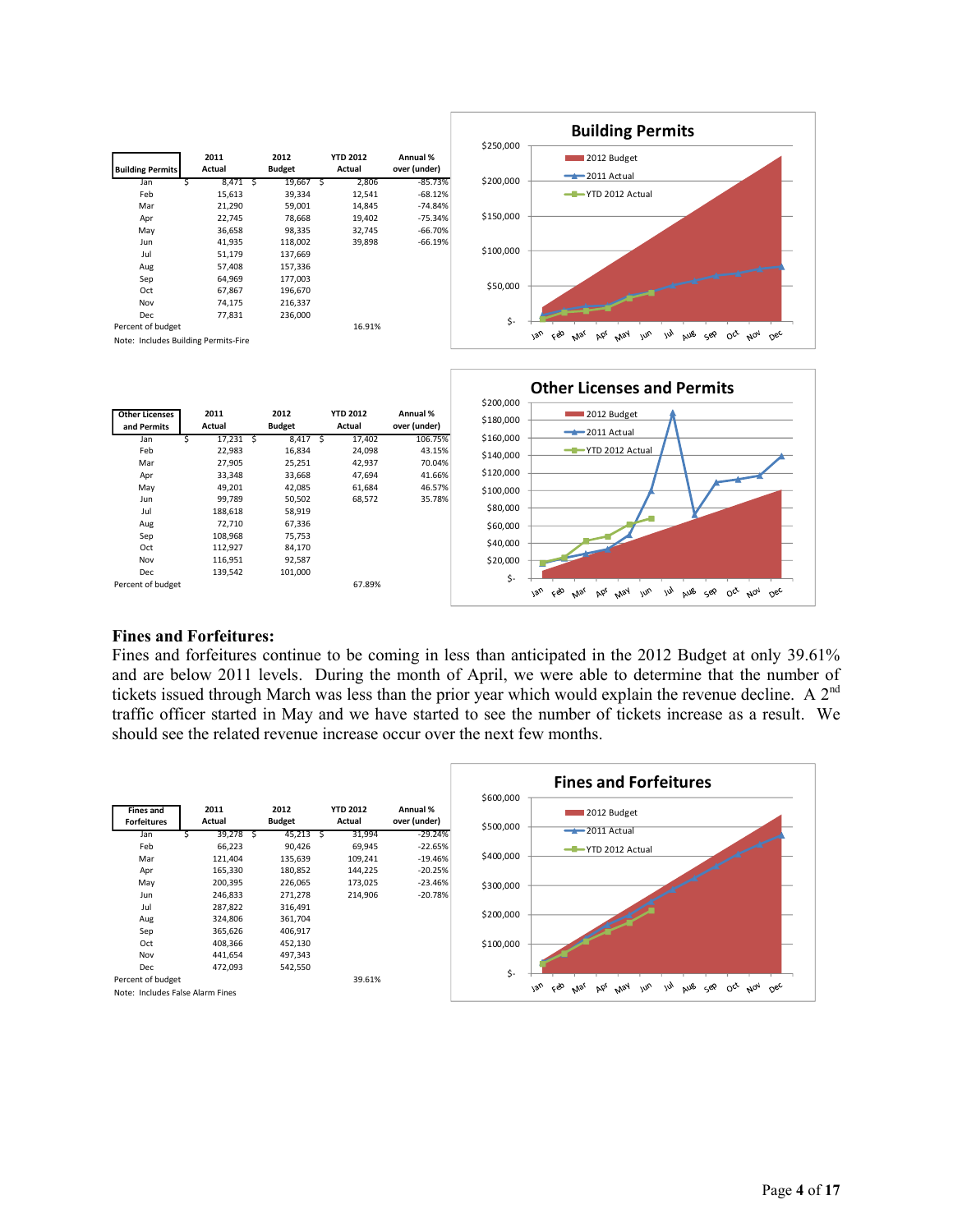#### **Intergovernmental:**

Intergovernmental revenue includes anticipated grant revenue, revenue from the library and the City of Rock Hill. In April, we made an accounting change to move reimbursements from the DEA to intergovernmental revenue. Previously this revenue was posted directly to the police department overtime account. In the overtime analysis, you will see that this accounting change resulted in an increase in police overtime which now reflects actual costs for overtime in the department. It is important to note that a portion of the overtime is funded by the DEA. Total year to date revenue is 75.24% of the 2012 budget.



#### **Charges for Services:**

Charges for services include revenue from parks and recreation, garbage and public safety services. Year to date, this revenue source is on track with 2011 but below budget at 41.98%. An analysis of this revenue shows that there is \$19,800 of golf tournament revenue in the budget that we will not receive. In addition there is a new line item for \$24,000 in property rental revenue with no actual revenue source determined. Otherwise, we anticipate the other revenue items to come in at or near the 2012 budget.

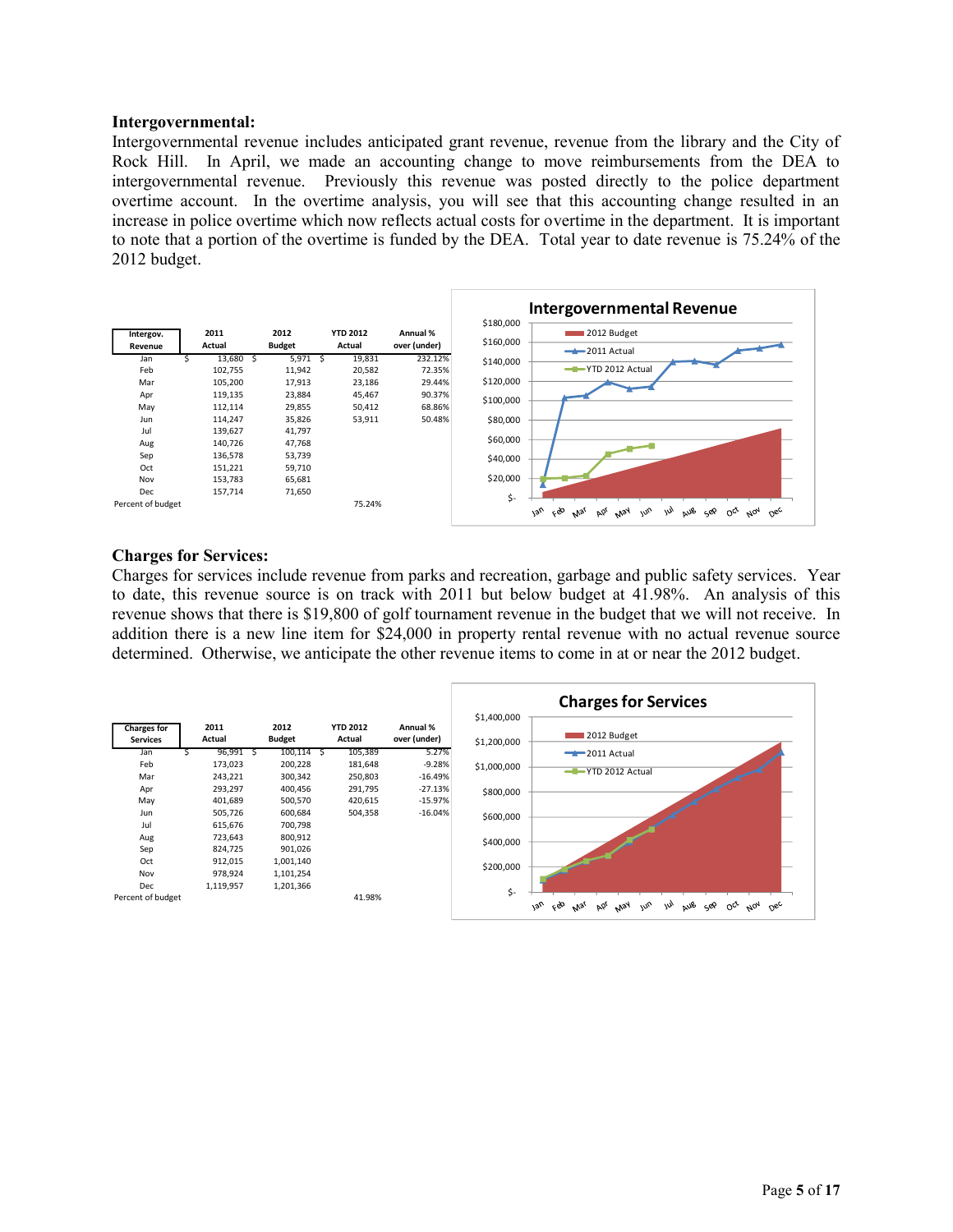#### **Investment Income:**

Investment income from the City's money market account will now be posted monthly. Further analysis and development of an investment program is still to come.



#### **Miscellaneous:**

The 2012 budget for miscellaneous revenue includes TIF reimbursements, TDD collection fees, and a litigation settlement. These revenues total \$432,000 and will not come in steadily on a monthly basis. In April, we received the 2011 TIF Reimbursement in the amount of \$357k.

| <b>Miscellaneous</b><br>Revenue | 2011<br>Actual | 2012<br><b>Budget</b> | <b>YTD 2012</b><br>Actual | Annual %<br>over (under) |
|---------------------------------|----------------|-----------------------|---------------------------|--------------------------|
| Jan                             | 152S           | 40,042 \$             | 1,922                     | $-95.20%$                |
| Feb                             | (737)          | 80.084                | 32,101                    | $-59.92%$                |
| Mar                             | (19,708)       | 120,126               | 44.938                    | $-62.59%$                |
| Apr                             | (17, 979)      | 160,168               | 407,347                   | 154.32%                  |
| May                             | (15, 324)      | 200.210               | 420.141                   | 109.85%                  |
| Jun                             | (12, 250)      | 240,252               | 428,928                   | 78.53%                   |
| Jul                             | (9,055)        | 280,294               |                           |                          |
| Aug                             | (6,619)        | 320,336               |                           |                          |
| Sep                             | 37,151         | 360,378               |                           |                          |
| Oct                             | 39,964         | 400.420               |                           |                          |
| Nov                             | 47,057         | 440,462               |                           |                          |
| Dec                             | 64.487         | 480,500               |                           |                          |
| Percent of budget               |                |                       | 89.27%                    |                          |

Note: Includes TIF Reimbursements, TDD Collections Fees and Comm Litigation Settlement

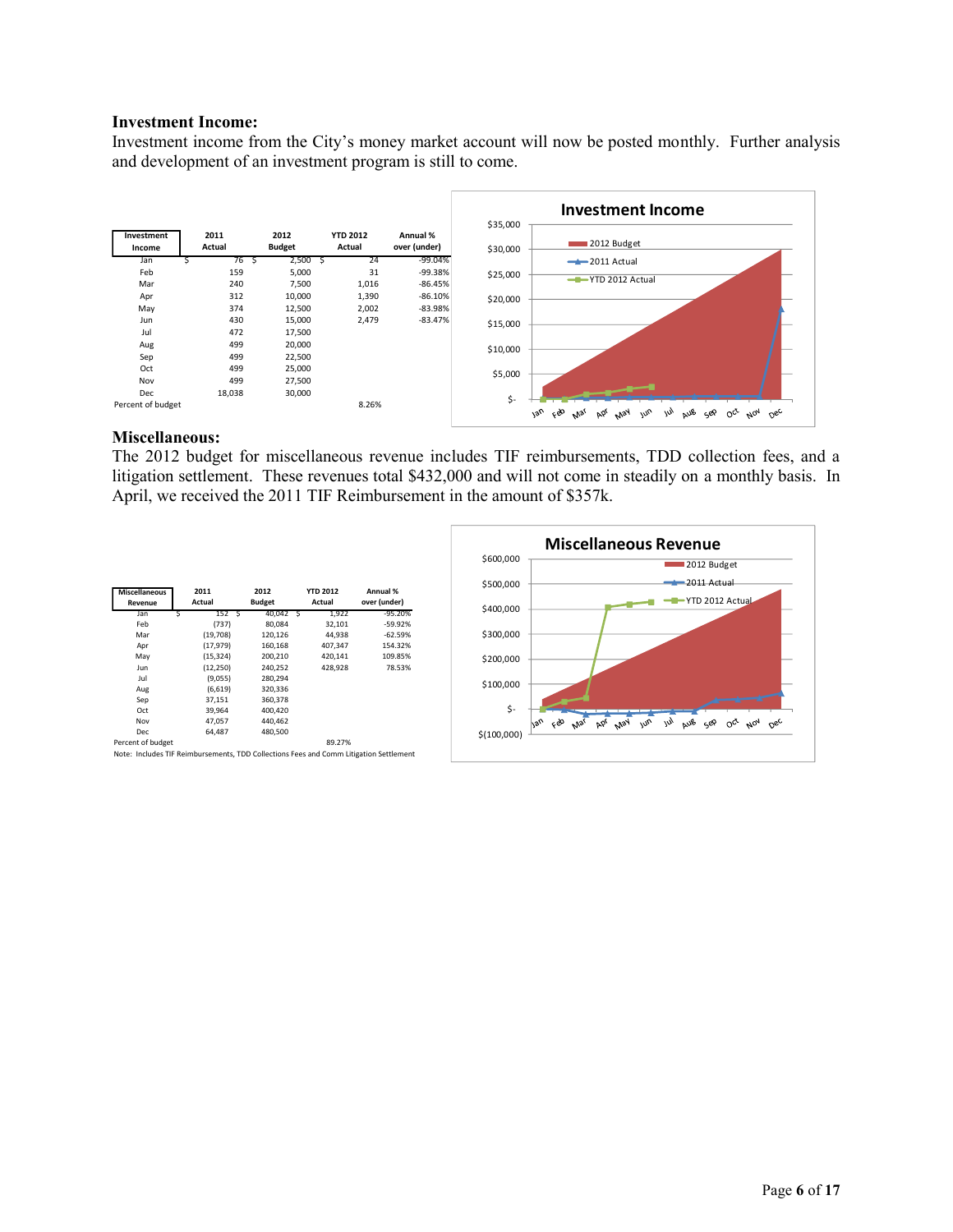## **Expenditures**

Total year to date General Fund expenditures through June 2012 are still slightly higher than June 2011 but are right on target at 49.82% of the 2012 budget. The following section provides detailed information for the City's General Fund expenditures.

## **Total Expenditures:**



## **Administration:**

Administration department expenditures in 2012 will be higher than in 2011 because related Municipal Operating costs were moved to Administration in 2012. Year to date expenditures have leveled out in recent months as this department has realized some savings to offset a payout for a long term city employee that occurred in January. However, we will continue to monitor this department to make sure it stays on target and that there are no budget problems that need to be addressed.

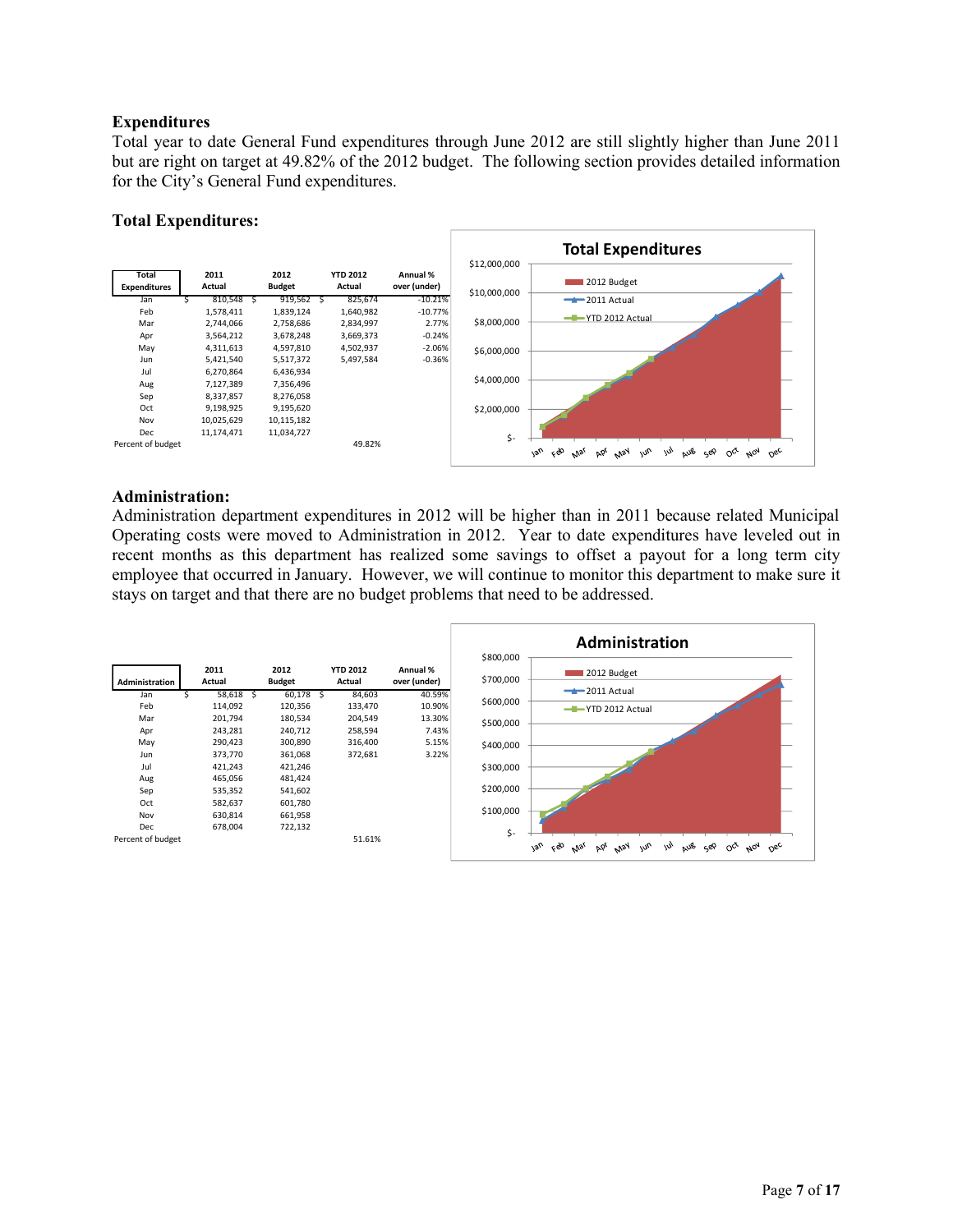## **Police:**

Police department expenditures in 2012 will be higher than in 2011 because related Municipal Operating costs were moved to Police in 2012. The Police department expenditures for June are right on target with the 2012 budget.



#### **Police Seizure Funds:**

An accounting change was made in April to create a separate division in the General Fund for budgeting and expending police seizure funds. Previously, these expenditures were posted against the seized property revenue account. This resulted in difficulty in reporting actual revenue and expenditures related to the seizure funds and these expenditures were not being properly budgeted. In the future, the police department will budget for the use of seizure funds each year during the budget process. Later this year, a budget amendment will be submitted to budget for the expenditure of seizure funds in 2012.

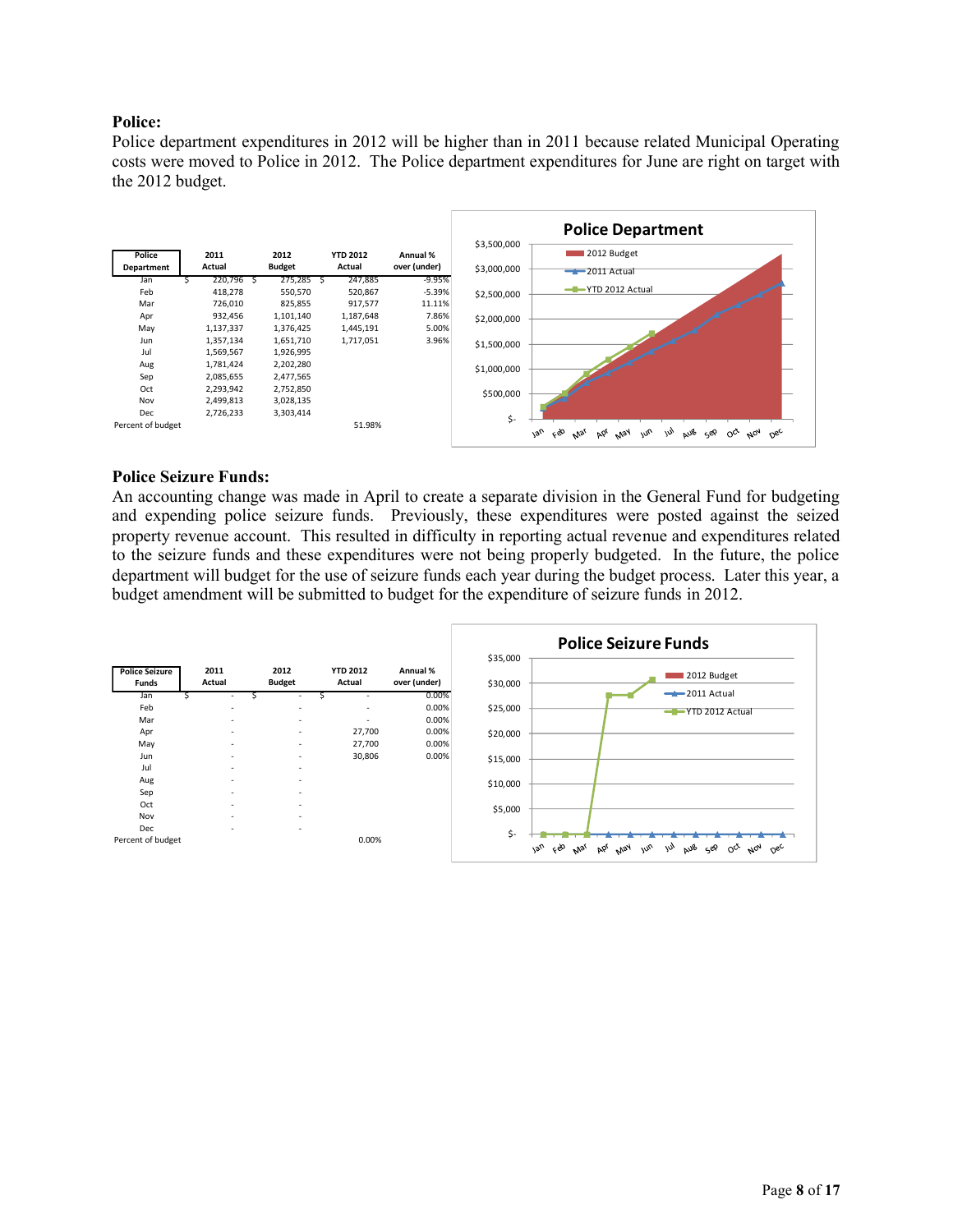## **Fire:**

Fire department expenditures in 2012 will be higher than in 2011 because related Municipal Operating costs were moved to Fire in 2012. The Fire department expenditures for June are right on target with the 2012 budget.



#### **Public Works:**

Public Works department expenditures in 2012 will be higher than in 2011 because related Municipal Operating costs were moved to Public Works in 2012. The Public Works department expenditures for June are below the 2012 budget at 43.58% reflecting potential savings to the General Fund.

|                                   |                |                       |                           |                          |                            | <b>Public Works Department</b>                                                                                                                                  |
|-----------------------------------|----------------|-----------------------|---------------------------|--------------------------|----------------------------|-----------------------------------------------------------------------------------------------------------------------------------------------------------------|
| <b>Public Works</b><br>Department | 2011<br>Actual | 2012<br><b>Budget</b> | <b>YTD 2012</b><br>Actual | Annual %<br>over (under) | \$2,000,000<br>\$1,800,000 | 2012 Budget<br>$-2011$ Actual                                                                                                                                   |
| Jan                               | 56,852         | 146,272 \$            | 107,292                   | $-26.65%$                | \$1,600,000                |                                                                                                                                                                 |
| Feb                               | 117,845        | 292,544               | 215,991                   | $-26.17%$                | \$1,400,000                | -T-YTD 2012 Actual                                                                                                                                              |
| Mar                               | 198,397        | 438,816               | 391,558                   | $-10.77%$                |                            |                                                                                                                                                                 |
| Apr                               | 254,672        | 585,088               | 514,480                   | $-12.07%$                | \$1,200,000                |                                                                                                                                                                 |
| May                               | 310,425        | 731,360               | 634,371                   | $-13.26%$                | \$1,000,000                |                                                                                                                                                                 |
| Jun                               | 368,547        | 877,632               | 764,913                   | $-12.84%$                |                            |                                                                                                                                                                 |
| Jul                               | 424,901        | 1,023,904             |                           |                          | \$800,000                  |                                                                                                                                                                 |
| Aug                               | 479,858        | 1,170,176             |                           |                          | \$600,000                  |                                                                                                                                                                 |
| Sep                               | 560,052        | 1,316,448             |                           |                          |                            |                                                                                                                                                                 |
| Oct                               | 614,558        | 1,462,720             |                           |                          | \$400,000                  |                                                                                                                                                                 |
| Nov                               | 674,571        | 1,608,992             |                           |                          | \$200,000                  |                                                                                                                                                                 |
| Dec                               | 729,294        | 1,755,262             |                           |                          | \$-                        |                                                                                                                                                                 |
| Percent of budget                 |                |                       | 43.58%                    |                          |                            | $180^{\circ}$<br>ceo<br>May<br>w <sub>o</sub><br>aus<br>$\mu_{04}$<br>bb <sub>e</sub><br>$\omega$<br>دوQ<br>$O_{C_{\mathcal{C}}}$<br>$O_{6c}$<br>M <sub>3</sub> |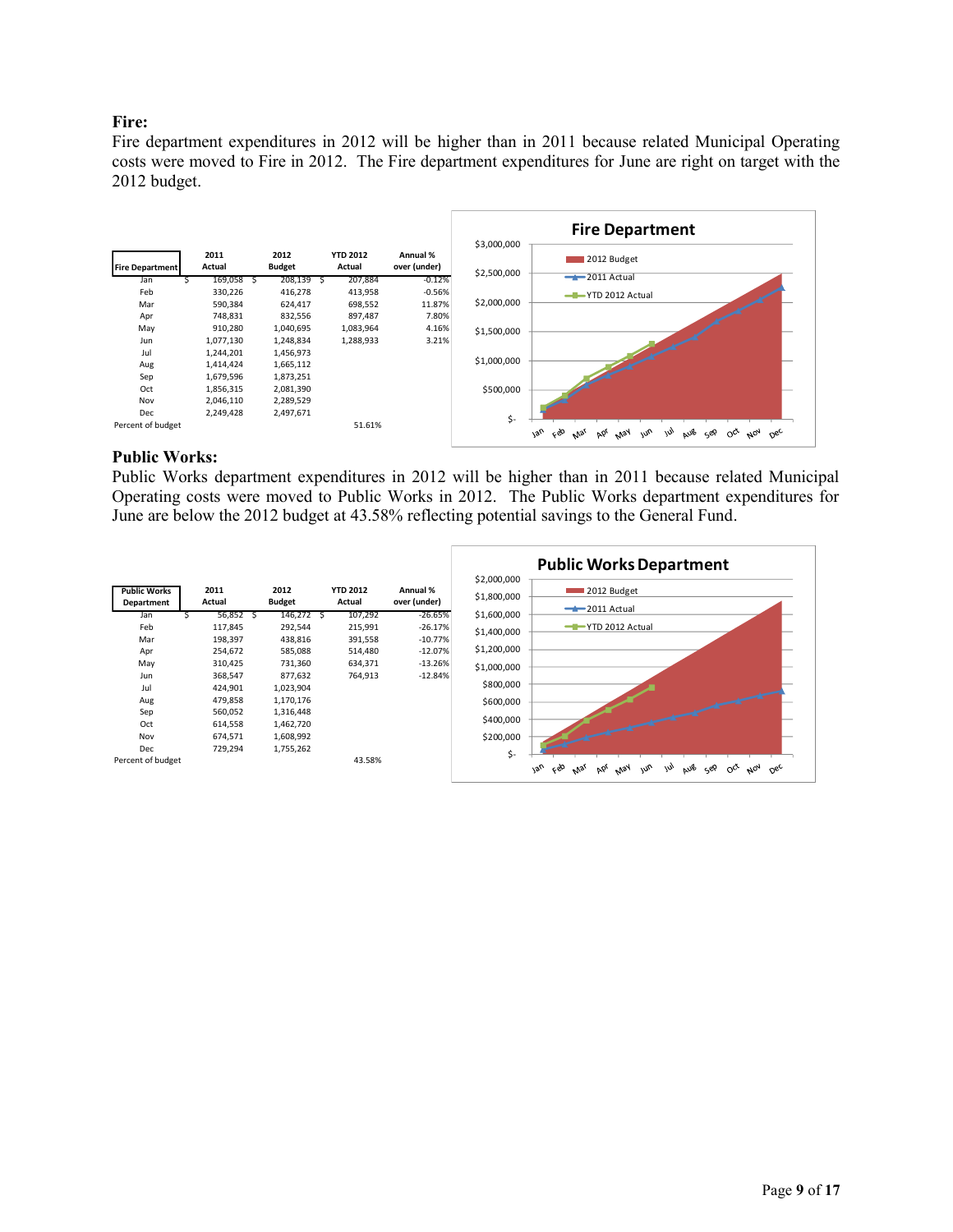#### **Planning and Development:**

Planning and Development department expenditures in 2012 will be higher than in 2011 because related Municipal Operating costs were moved to Planning and Development in 2012. The Planning and Development department expenditures for June are right on target with the 2012 budget.



## **Sanitation:**

Sanitation department expenditures for June are right on target with the 2012 budget.



## **Community Services:**

Community Services expenditures fluctuate from month to month depending upon activities such as the Brentwood Days festival and other community events. The Community Services expenditures for June are below the 2012 budget at 41.57% reflecting potential savings to the General Fund. The \$19,800 in the budget for the golf tournament will not be spent as this event will not be held in 2012.

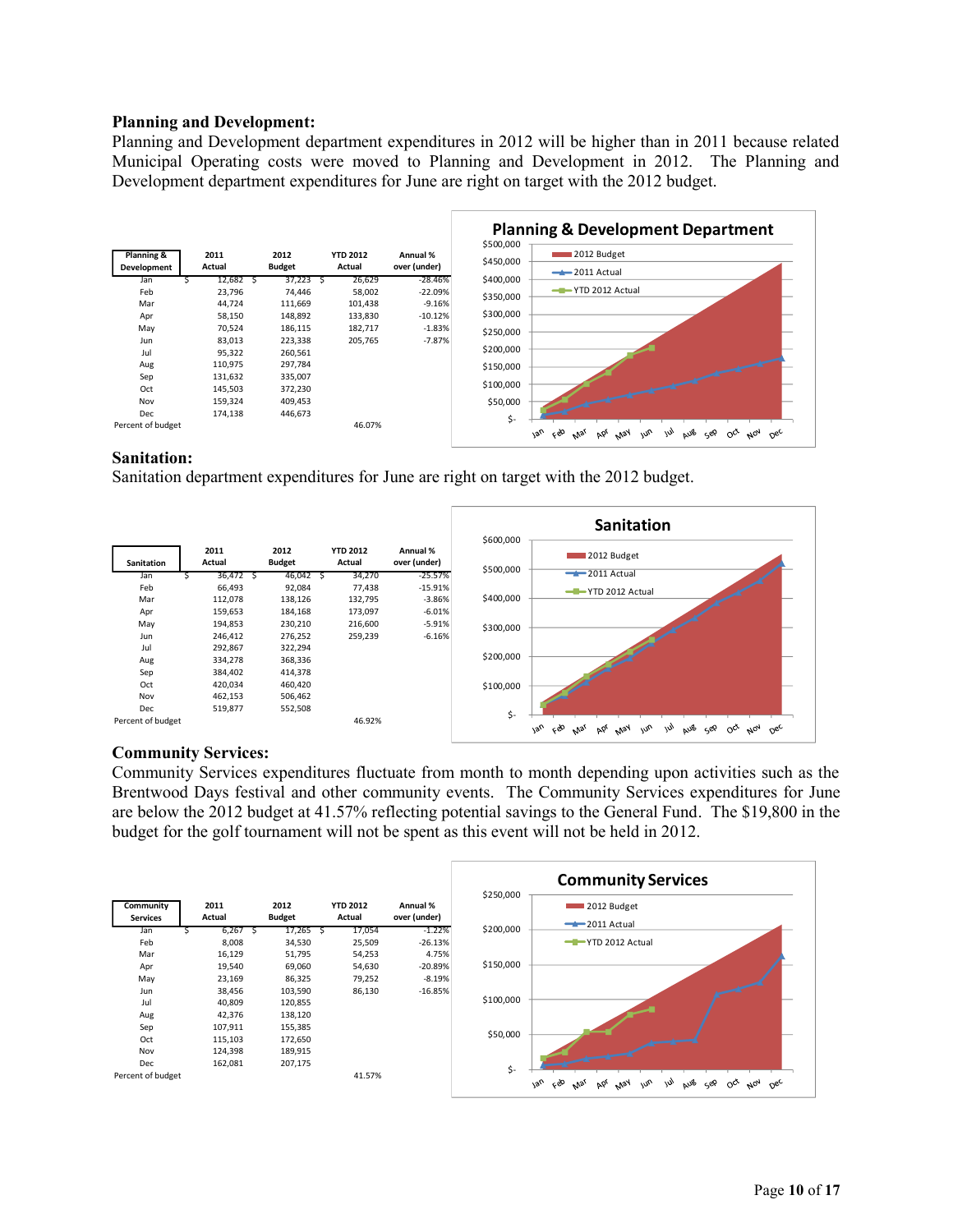## **Legislative:**

Legislative department expenditures in 2012 will be higher than in 2011 because related Municipal Operating costs were moved to Legislative in 2012. The Legislative department expenditures for June are right on target with the 2012 budget.



## **Judicial:**

Judicial department expenditures in 2012 will be higher than in 2011 because related Municipal Operating costs were moved to Judicial in 2012. The Judicial department expenditures for June are below the 2012 budget at 41.27% reflecting potential savings to the General Fund.



## **Municipal Operating:**

Municipal Operating expenditures in 2012 will be much less than in 2011 because many Municipal Operating costs related to specific departments were moved to those departments in 2012. The Municipal Operating expenditures for June are right on target with the 2012 budget.

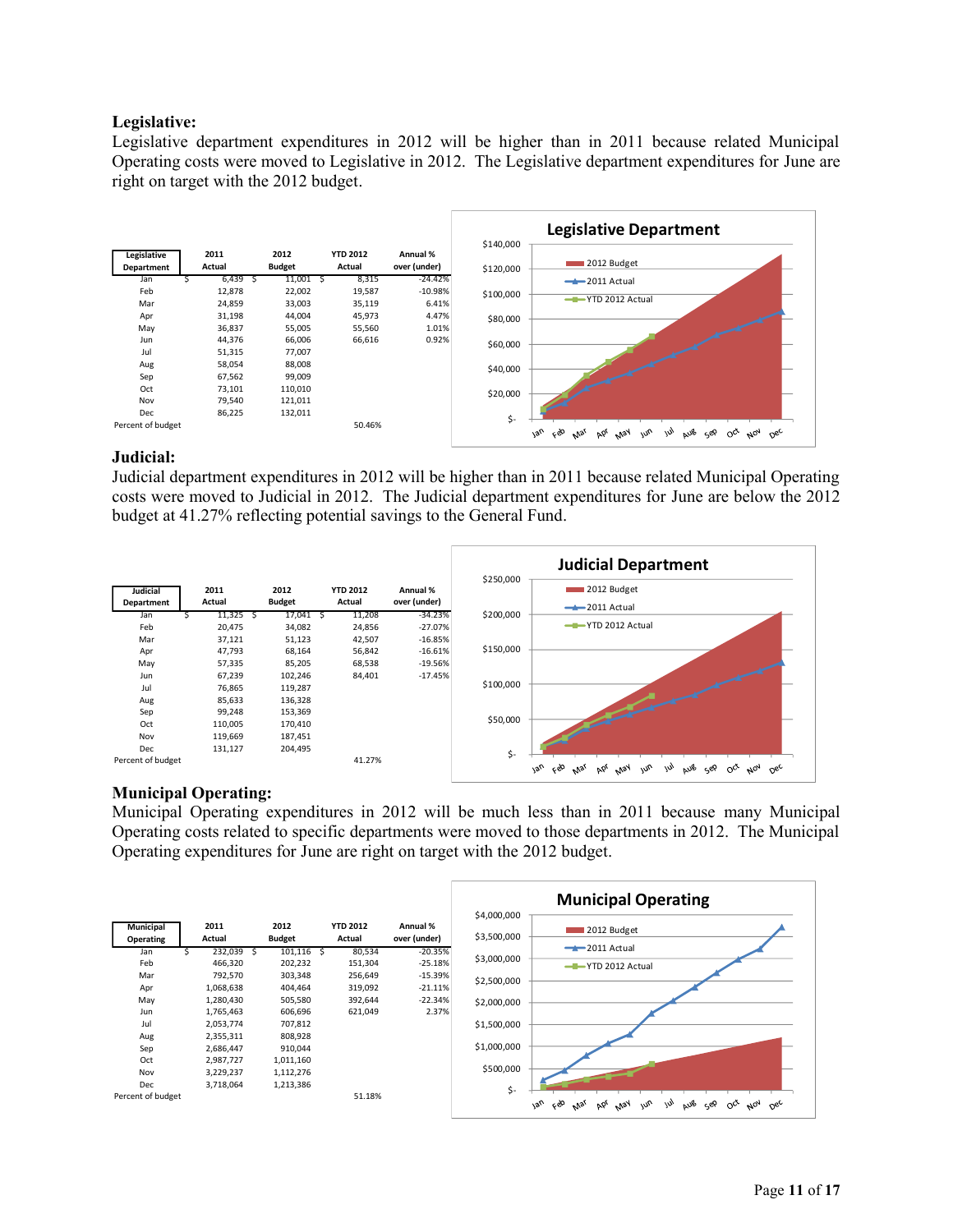## **OTHER CITY FUNDS**

#### **Police and Fire Pension Fund**

|                                                                              |    |                |  | <b>City of Brentwood</b>                               |    |               |                     |  |  |  |  |
|------------------------------------------------------------------------------|----|----------------|--|--------------------------------------------------------|----|---------------|---------------------|--|--|--|--|
|                                                                              |    |                |  | <b>Police and Fire Pension Fund Financial Position</b> |    |               |                     |  |  |  |  |
|                                                                              |    |                |  | 2012 Budget Year                                       |    |               |                     |  |  |  |  |
| <b>Police and Fire Pension Fund Summary</b>                                  |    |                |  |                                                        |    |               |                     |  |  |  |  |
|                                                                              |    |                |  |                                                        |    | \$ Difference | W/Beginning         |  |  |  |  |
| Month                                                                        |    | Revenues       |  | Expenditures                                           |    | Over (Under)  | <b>Fund Balance</b> |  |  |  |  |
|                                                                              |    |                |  |                                                        |    | Ś             | 24,756,000          |  |  |  |  |
| January                                                                      | \$ | 18,714 \$      |  |                                                        | \$ | 18,714        | 24,774,714          |  |  |  |  |
| February                                                                     |    | 1,109,640      |  | 192,139                                                |    | 917,501       | 25,692,215          |  |  |  |  |
| March                                                                        |    | 666,534        |  | 90,530                                                 |    | 576,004       | 26,268,219          |  |  |  |  |
| April                                                                        |    | 336,505        |  | 84,639                                                 |    | 251,866       | 26,520,085          |  |  |  |  |
| May                                                                          |    | (35,076)       |  | 87,250                                                 |    | (122, 326)    | 26,397,759          |  |  |  |  |
| June                                                                         |    | (1,042,222)    |  | 253,835                                                |    | (1, 296, 057) | 25,101,702          |  |  |  |  |
| July                                                                         |    |                |  |                                                        |    |               | 25,101,702          |  |  |  |  |
| August                                                                       |    |                |  |                                                        |    |               | 25,101,702          |  |  |  |  |
| September                                                                    |    |                |  |                                                        |    |               | 25,101,702          |  |  |  |  |
| October                                                                      |    |                |  |                                                        |    |               | 25,101,702          |  |  |  |  |
| November                                                                     |    |                |  |                                                        |    |               | 25,101,702          |  |  |  |  |
| December                                                                     |    |                |  |                                                        |    |               | 25,101,702          |  |  |  |  |
| Totals                                                                       |    | $1,054,095$ \$ |  | 708,393                                                | -S | 345,702       |                     |  |  |  |  |
|                                                                              |    |                |  |                                                        |    |               |                     |  |  |  |  |
|                                                                              |    |                |  |                                                        |    |               |                     |  |  |  |  |
| * Beginning fund balance at 01/01/2012 is preliminary and subject to change. |    |                |  |                                                        |    |               |                     |  |  |  |  |
|                                                                              |    |                |  |                                                        |    |               |                     |  |  |  |  |

The Police and Fire Pension Fund is presented for information purposes only. The Police and Firefighters Pension Plan Board of Trustees oversees this fund. The Police and Fire Pension Fund activity for May was posted in June. There were some decreases in market value of the pension fund investments in May which is reflected as reductions in revenue to the fund. There was one retirement in May with a large payout that caused expenditures to be higher than in 2011. We continue to track well above the 2012 budget.

| <b>Police and Fire</b><br>Pension |   | 2011<br>Actual | 2012<br><b>Budget</b> |   | <b>YTD 2012</b><br>Actual | Annual %<br>over (under) |
|-----------------------------------|---|----------------|-----------------------|---|---------------------------|--------------------------|
| Jan                               | Ś | $25.526$ \$    | 58.075                | Ŝ | 18.714                    | $-67.78%$                |
| Feb                               |   | 341.941        | 116,150               |   | 1.128.354                 | 871.46%                  |
| Mar                               |   | 761.347        | 174.225               |   | 1.794.888                 | 930.21%                  |
| Apr                               |   | 710.157        | 232,300               |   | 2.131.393                 | 817.52%                  |
| Mav                               |   | 1.265.356      | 290.375               |   | 2.096.317                 | 621.93%                  |
| Jun                               |   | 1.244.868      | 348,450               |   | 1.054.095                 | 202.51%                  |
| Jul                               |   | 998.384        | 406.525               |   |                           |                          |
| Aug                               |   | 766.870        | 464.600               |   |                           |                          |
| Sep                               |   | (32, 717)      | 522,675               |   |                           |                          |
| Oct                               |   | (941, 684)     | 580,750               |   |                           |                          |
| Nov                               |   | 1.464.812      | 1,816,113             |   |                           |                          |
| Dec                               |   | 1,192,021      | 1,874,183             |   |                           |                          |
| Desere al Indepen                 |   |                |                       |   | $PQ = 2AQ$                |                          |

Percent of budget 56.24% Note: Fluctuations are due to changes in investment market values from month to month.

| <b>Police and Fire</b><br>Pension | 2011<br>Actual | 2012<br><b>Budget</b> | <b>YTD 2012</b><br>Actual | Annual %<br>over (under) |
|-----------------------------------|----------------|-----------------------|---------------------------|--------------------------|
| Jan                               | ٠              | s                     | ۰                         | #DIV/0!                  |
| Feb                               | 74.752         | 64.545                | 192,139                   | 197.68%                  |
| Mar                               | 273,181        | 129,090               | 282,669                   | 118.97%                  |
| Apr                               | 344.646        | 193.635               | 367.308                   | 89.69%                   |
| May                               | 426.841        | 258,180               | 454.558                   | 76.06%                   |
| Jun                               | 510,619        | 322,725               | 708.393                   | 119.50%                  |
| Jul                               | 663.475        | 387.270               |                           |                          |
| Aug                               | 2.750.571      | 451.815               |                           |                          |
| Sep                               | 2,933,593      | 516,360               |                           |                          |
| Oct                               | 3,017,637      | 580,905               |                           |                          |
| Nov                               | 3.094.675      | 645.450               |                           |                          |
| Dec.                              | 1.302.519      | 710.000               |                           |                          |
| Percent of budget                 |                |                       | 99.77%                    |                          |

Note: Large fluctuations in 2011 relate to an error in Aug. 2011 corrected in Dec. 2011 (\$2 mil)

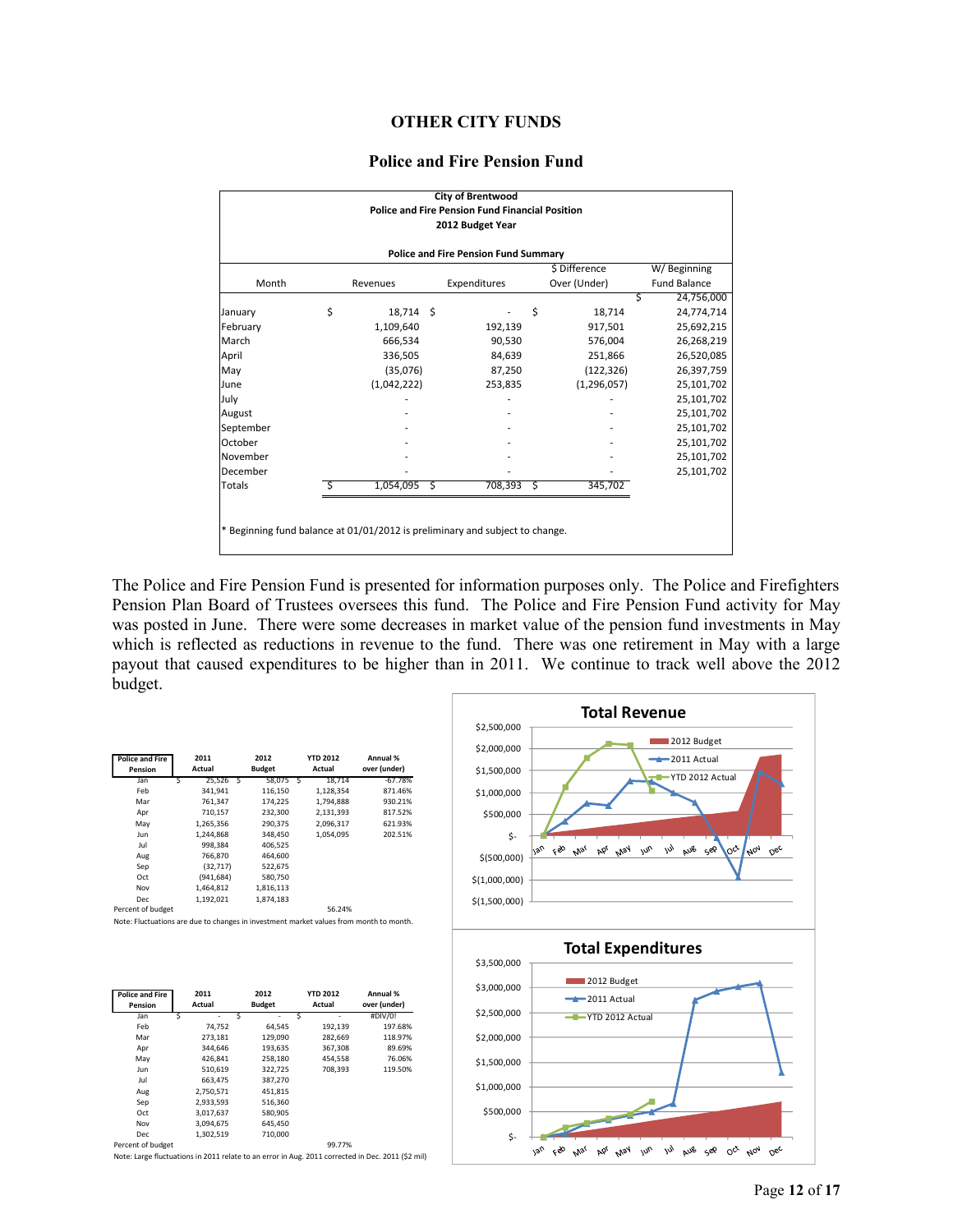## **Library Fund**

|                             | <b>City of Brentwood</b><br><b>Library Fund Financial Position</b><br>2012 Budget Year |            |    |              |    |               |                     |  |  |  |  |
|-----------------------------|----------------------------------------------------------------------------------------|------------|----|--------------|----|---------------|---------------------|--|--|--|--|
| <b>Library Fund Summary</b> |                                                                                        |            |    |              |    |               |                     |  |  |  |  |
|                             |                                                                                        |            |    |              |    | \$ Difference | W/Beginning         |  |  |  |  |
| Month                       |                                                                                        | Revenues   |    | Expenditures |    | Over (Under)  | <b>Fund Balance</b> |  |  |  |  |
|                             |                                                                                        |            |    |              |    | S             | 342,071             |  |  |  |  |
| January                     | \$                                                                                     | $2,930$ \$ |    | $16,817$ \$  |    | (13, 887)     | 328,184             |  |  |  |  |
| February                    |                                                                                        | 1,983      |    | 34,379       |    | (32, 396)     | 295,788             |  |  |  |  |
| March                       |                                                                                        | 864        |    | 60,528       |    | (59, 664)     | 236,124             |  |  |  |  |
| April                       |                                                                                        | 1,207      |    | 28,503       |    | (27, 296)     | 208,828             |  |  |  |  |
| May                         |                                                                                        | 3,503      |    | 36,231       |    | (32, 728)     | 176,100             |  |  |  |  |
| June                        |                                                                                        | 1,525      |    | 34,130       |    | (32, 605)     | 143,495             |  |  |  |  |
| July                        |                                                                                        |            |    |              |    |               | 143,495             |  |  |  |  |
| August                      |                                                                                        |            |    |              |    |               | 143,495             |  |  |  |  |
| September                   |                                                                                        |            |    |              |    |               | 143,495             |  |  |  |  |
| October                     |                                                                                        |            |    |              |    |               | 143,495             |  |  |  |  |
| November                    |                                                                                        |            |    |              |    |               | 143,495             |  |  |  |  |
| December                    |                                                                                        |            |    |              |    |               | 143,495             |  |  |  |  |
| Totals                      | Ś                                                                                      | 12,012     | Ŝ. | 210,588      | \$ | (198, 576)    |                     |  |  |  |  |
|                             | * Beginning fund balance at 01/01/2012 is preliminary and subject to change.           |            |    |              |    |               |                     |  |  |  |  |

The Library Fund is presented for information purposes only. The Library Board oversees the operations of the Library.

|                   |   | 2011    |   | 2012          | <b>YTD 2012</b> | Annual %     |
|-------------------|---|---------|---|---------------|-----------------|--------------|
| Library           |   | Actual  |   | <b>Budget</b> | Actual          | over (under) |
| Jan               | Ś | 1,519   | Ś | $3,159$ \$    | 2,930           | $-7.25%$     |
| Feb               |   | 2,242   |   | 6,318         | 4,913           | $-22.24%$    |
| Mar               |   | 3,596   |   | 9,477         | 5,777           | $-39.04%$    |
| Apr               |   | 4,751   |   | 12,636        | 6,984           | $-44.73%$    |
| May               |   | 6,027   |   | 15,795        | 10,487          | $-33.61%$    |
| Jun               |   | 9,599   |   | 18,954        | 12,012          | $-36.63%$    |
| Jul               |   | 12,605  |   | 22,113        |                 |              |
| Aug               |   | 13,940  |   | 25,272        |                 |              |
| Sep               |   | 15,378  |   | 28,431        |                 |              |
| Oct               |   | 17,200  |   | 31,590        |                 |              |
| Nov               |   | 451,575 |   | 467,857       |                 |              |
| Dec               |   | 461,307 |   | 471,010       |                 |              |
| Percent of budget |   |         |   |               | 2.55%           |              |





|                   | 2011        |   | 2012          |   | <b>YTD 2012</b> | Annual %     |
|-------------------|-------------|---|---------------|---|-----------------|--------------|
| Library           | Actual      |   | <b>Budget</b> |   | Actual          | over (under) |
| Jan               | 33.270<br>Ś | Ś | 38.018        | Ś | 16,817          | $-55.77%$    |
| Feb               | 61,496      |   | 76.036        |   | 51,196          | $-32.67%$    |
| Mar               | 118,289     |   | 114,054       |   | 111,724         | $-2.04%$     |
| Apr               | 151,568     |   | 152,072       |   | 140,227         | $-7.79%$     |
| May               | 184,809     |   | 190,090       |   | 176,458         | $-7.17%$     |
| Jun               | 223,154     |   | 228,108       |   | 210,588         | $-7.68%$     |
| Jul               | 268,481     |   | 266,126       |   |                 |              |
| Aug               | 303,281     |   | 304,144       |   |                 |              |
| Sep               | 364,873     |   | 342,162       |   |                 |              |
| Oct               | 395,420     |   | 380,180       |   |                 |              |
| Nov               | 424,161     |   | 418,198       |   |                 |              |
| Dec               | 466,653     |   | 456,210       |   |                 |              |
| Percent of budget |             |   |               |   | 46.16%          |              |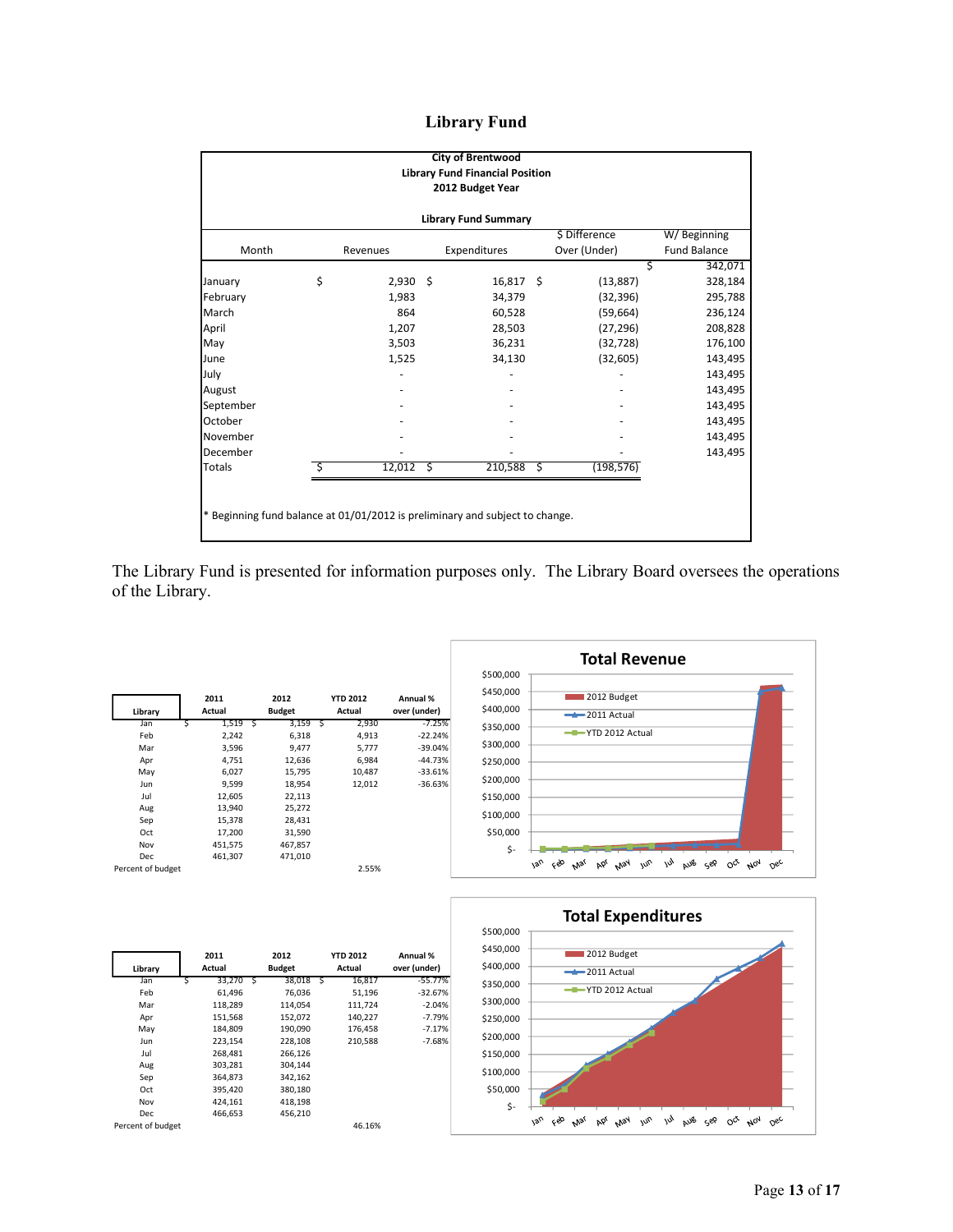|  | <b>Capital Improvements Fund</b> |  |
|--|----------------------------------|--|
|--|----------------------------------|--|

|                                                                              |    |            |   | <b>City of Brentwood</b>                            |   |               |                     |  |  |  |  |
|------------------------------------------------------------------------------|----|------------|---|-----------------------------------------------------|---|---------------|---------------------|--|--|--|--|
|                                                                              |    |            |   | <b>Capital Improvements Fund Financial Position</b> |   |               |                     |  |  |  |  |
|                                                                              |    |            |   | 2012 Budget Year                                    |   |               |                     |  |  |  |  |
| <b>Capital Improvements Fund Summary</b>                                     |    |            |   |                                                     |   |               |                     |  |  |  |  |
|                                                                              |    |            |   |                                                     |   | \$ Difference | W/Beginning         |  |  |  |  |
| Month                                                                        |    | Revenues   |   | Expenditures                                        |   | Over (Under)  | <b>Fund Balance</b> |  |  |  |  |
|                                                                              |    |            |   |                                                     |   |               | 1,908,492<br>Ś      |  |  |  |  |
| January                                                                      | \$ | 171,303 \$ |   | 298,418 \$                                          |   | (127, 115)    | 1,781,377           |  |  |  |  |
| February                                                                     |    | 119,764    |   | 18,644                                              |   | 101,120       | 1,882,497           |  |  |  |  |
| March                                                                        |    | 256,103    |   | 260,588                                             |   | (4, 485)      | 1,878,012           |  |  |  |  |
| April                                                                        |    | 182,068    |   | 15,532                                              |   | 166,536       | 2,044,548           |  |  |  |  |
| May                                                                          |    | 129,438    |   | 42,022                                              |   | 87,416        | 2,131,964           |  |  |  |  |
| June                                                                         |    | 192,322    |   | 124,193                                             |   | 68,129        | 2,200,093           |  |  |  |  |
| July                                                                         |    |            |   |                                                     |   |               | 2,200,093           |  |  |  |  |
| August                                                                       |    |            |   |                                                     |   |               | 2,200,093           |  |  |  |  |
| September                                                                    |    |            |   |                                                     |   |               | 2,200,093           |  |  |  |  |
| October                                                                      |    |            |   |                                                     |   |               | 2,200,093           |  |  |  |  |
| November                                                                     |    |            |   |                                                     |   |               | 2,200,093           |  |  |  |  |
| December                                                                     |    |            |   |                                                     |   |               | 2,200,093           |  |  |  |  |
| <b>Totals</b>                                                                |    | 1,050,998  | S | 759,397                                             | S | 291,601       |                     |  |  |  |  |
|                                                                              |    |            |   |                                                     |   |               |                     |  |  |  |  |
|                                                                              |    |            |   |                                                     |   |               |                     |  |  |  |  |
| * Beginning fund balance at 01/01/2012 is preliminary and subject to change. |    |            |   |                                                     |   |               |                     |  |  |  |  |
|                                                                              |    |            |   |                                                     |   |               |                     |  |  |  |  |

Revenue for the Capital Improvements fund includes Ad valorem taxes, sales tax, grant revenue and investment income. Sales tax revenue for the Capital Improvements fund is on target with the 2012 budget. All other revenue sources will be coming in at various times throughout the year. The Capital Improvements expenditures are below 2011 and the 2012 budget. However, expenditures on a monthly basis will be high or low based on purchasing and construction activity.



 $\zeta$ \$500,000

\$1,000,000

Jun 802,393 1,321,662 759,397 -42.54%

Jul 840,673 1,541,939 Aug 898,977 1,762,216<br>Sep 1,087,621 1,982,493 Sep 1,087,621 1,982,493<br>Oct 1,127,851 2,202,770 Oct 1,127,851 2,202,770<br>Nov 1,211,310 2,423,047

Dec 1,314,056

1,211,310 2,423,047<br>1,314,056 2,643,325

Percent of budget 28.73%

Jan feb wai ppi wai jun jul pus sep oct woi pec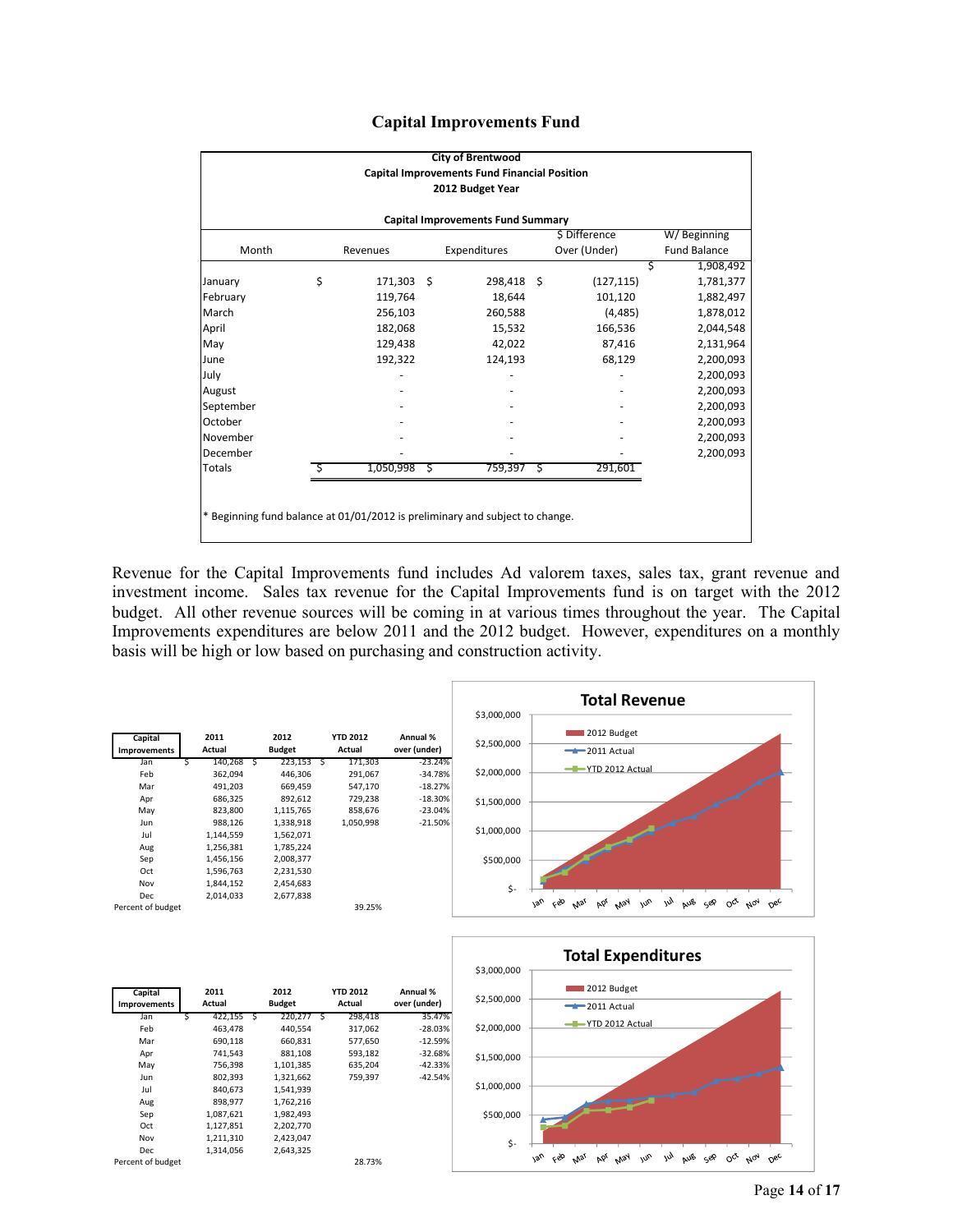|                                                                                                                                 |                                                                              |                |  | <b>City of Brentwood</b> |  |           |                |  |  |  |       |                              |          |  |              |  |              |                     |  |  |  |
|---------------------------------------------------------------------------------------------------------------------------------|------------------------------------------------------------------------------|----------------|--|--------------------------|--|-----------|----------------|--|--|--|-------|------------------------------|----------|--|--------------|--|--------------|---------------------|--|--|--|
| Storm Water and Park Improvements Fund Financial Position<br>2012 Budget Year<br>Storm Water and Park Improvements Fund Summary |                                                                              |                |  |                          |  |           |                |  |  |  |       |                              |          |  |              |  |              |                     |  |  |  |
|                                                                                                                                 |                                                                              |                |  |                          |  |           |                |  |  |  |       | \$ Difference<br>W/Beginning |          |  |              |  |              |                     |  |  |  |
|                                                                                                                                 |                                                                              |                |  |                          |  |           |                |  |  |  | Month |                              | Revenues |  | Expenditures |  | Over (Under) | <b>Fund Balance</b> |  |  |  |
|                                                                                                                                 |                                                                              |                |  |                          |  |           | 1,272,876<br>Ś |  |  |  |       |                              |          |  |              |  |              |                     |  |  |  |
| January                                                                                                                         | \$                                                                           | 204,435 \$     |  | 242,399 \$               |  | (37, 964) | 1,234,912      |  |  |  |       |                              |          |  |              |  |              |                     |  |  |  |
| February                                                                                                                        |                                                                              | 138,852        |  | 87,629                   |  | 51,223    | 1,286,135      |  |  |  |       |                              |          |  |              |  |              |                     |  |  |  |
| March                                                                                                                           |                                                                              | 270,416        |  | 109,782                  |  | 160,634   | 1,446,769      |  |  |  |       |                              |          |  |              |  |              |                     |  |  |  |
| April                                                                                                                           |                                                                              | 216,045        |  | 100,554                  |  | 115,491   | 1,562,260      |  |  |  |       |                              |          |  |              |  |              |                     |  |  |  |
| May                                                                                                                             |                                                                              | 131,170        |  | 74,024                   |  | 57,146    | 1,619,406      |  |  |  |       |                              |          |  |              |  |              |                     |  |  |  |
| June                                                                                                                            |                                                                              | 194,194        |  | 207,511                  |  | (13, 317) | 1,606,089      |  |  |  |       |                              |          |  |              |  |              |                     |  |  |  |
| July                                                                                                                            |                                                                              |                |  |                          |  |           | 1,606,089      |  |  |  |       |                              |          |  |              |  |              |                     |  |  |  |
| August                                                                                                                          |                                                                              |                |  |                          |  |           | 1,606,089      |  |  |  |       |                              |          |  |              |  |              |                     |  |  |  |
| September                                                                                                                       |                                                                              |                |  |                          |  |           | 1,606,089      |  |  |  |       |                              |          |  |              |  |              |                     |  |  |  |
| October                                                                                                                         |                                                                              |                |  |                          |  |           | 1,606,089      |  |  |  |       |                              |          |  |              |  |              |                     |  |  |  |
| November                                                                                                                        |                                                                              |                |  |                          |  |           | 1,606,089      |  |  |  |       |                              |          |  |              |  |              |                     |  |  |  |
| December                                                                                                                        |                                                                              |                |  |                          |  |           | 1,606,089      |  |  |  |       |                              |          |  |              |  |              |                     |  |  |  |
| <b>Totals</b>                                                                                                                   | Ś.                                                                           | $1,155,112$ \$ |  | 821,899 \$               |  | 333,213   |                |  |  |  |       |                              |          |  |              |  |              |                     |  |  |  |
|                                                                                                                                 |                                                                              |                |  |                          |  |           |                |  |  |  |       |                              |          |  |              |  |              |                     |  |  |  |
|                                                                                                                                 |                                                                              |                |  |                          |  |           |                |  |  |  |       |                              |          |  |              |  |              |                     |  |  |  |
|                                                                                                                                 | * Beginning fund balance at 01/01/2012 is preliminary and subject to change. |                |  |                          |  |           |                |  |  |  |       |                              |          |  |              |  |              |                     |  |  |  |
|                                                                                                                                 |                                                                              |                |  |                          |  |           |                |  |  |  |       |                              |          |  |              |  |              |                     |  |  |  |

#### **Storm water & Park Improvements Fund**

Revenue for the Storm water and Parks Improvements fund includes Ad valorem taxes, sales tax, and investment income. Sales tax revenue is on target with the 2012 budget. Expenditures are on pace with 2011 and below 2012 budget even though the final debt service payment paid in January for the 1993 general obligations bonds was higher than budget as noted in previous reports.



| Storm Water &     |   | 2011      |   | 2012          |   | <b>YTD 2012</b> | Annual %     |
|-------------------|---|-----------|---|---------------|---|-----------------|--------------|
| Park              |   | Actual    |   | <b>Budget</b> |   | Actual          | over (under) |
| Jan               | Ś | 176,846   | S | 152,508       | S | 242,399         | 58.94%       |
| Feb               |   | 280,790   |   | 305,016       |   | 330,028         | 8.20%        |
| Mar               |   | 454.833   |   | 457.524       |   | 439.810         | $-3.87%$     |
| Apr               |   | 566.451   |   | 610.032       |   | 540.364         | $-11.42%$    |
| May               |   | 656,557   |   | 762,540       |   | 614,388         | $-19.43%$    |
| Jun               |   | 821,445   |   | 915,048       |   | 821,899         | $-10.18%$    |
| Jul               |   | 965,107   |   | 1,067,556     |   |                 |              |
| Aug               |   | 1,069,699 |   | 1,220,064     |   |                 |              |
| Sep               |   | 1,262,315 |   | 1,372,572     |   |                 |              |
| Oct               |   | 1,360,449 |   | 1,525,080     |   |                 |              |
| Nov               |   | 1,459,535 |   | 1,677,588     |   |                 |              |
| Dec               |   | 1,630,643 |   | 1,830,094     |   |                 |              |
| Percent of budget |   |           |   |               |   | 44.91%          |              |

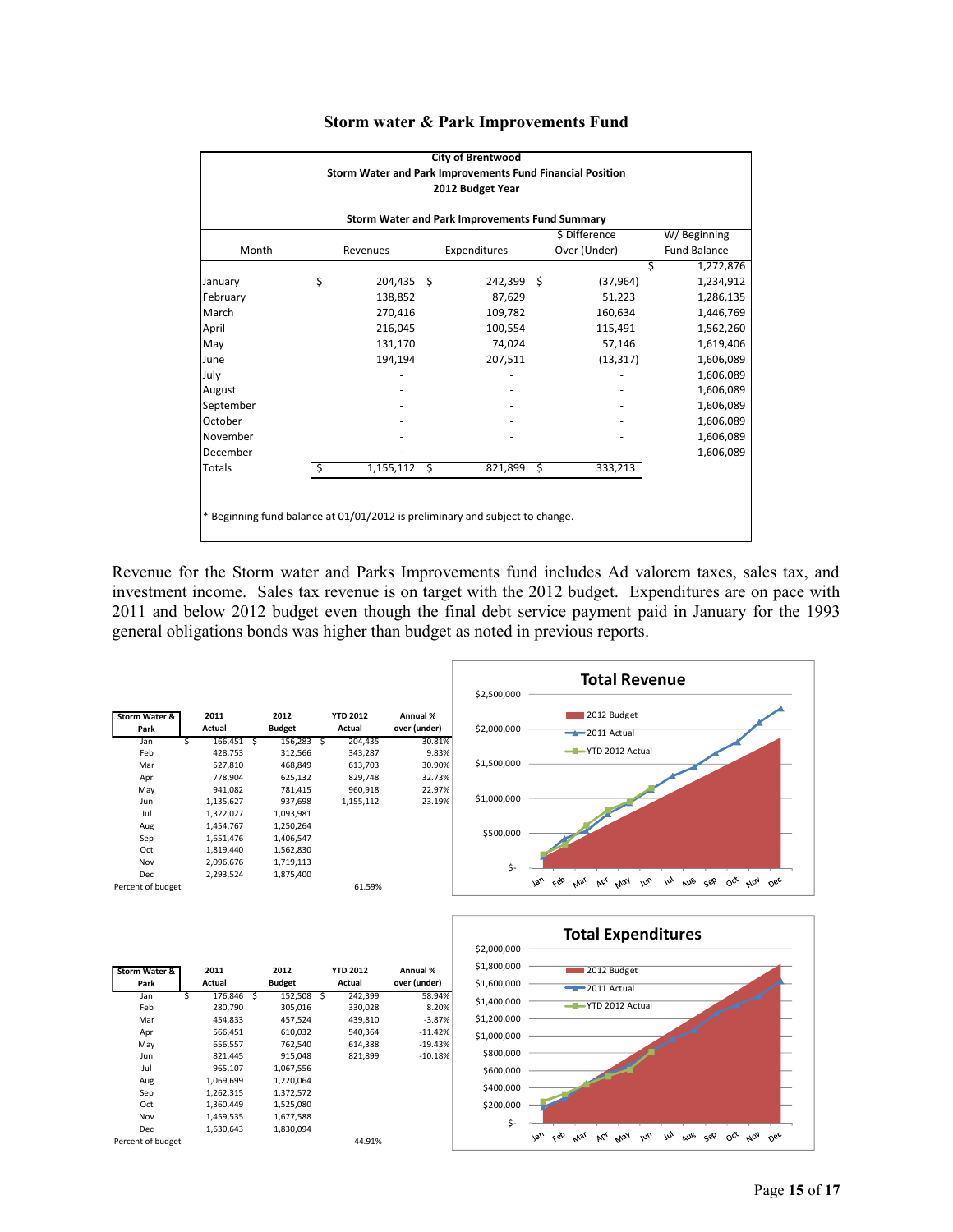|  | <b>Sewer Improvements Fund</b> |  |
|--|--------------------------------|--|
|--|--------------------------------|--|

|                                                                                                  |    |             |  | <b>City of Brentwood</b> |  |           |             |  |  |  |                              |  |          |  |              |  |              |                     |  |  |
|--------------------------------------------------------------------------------------------------|----|-------------|--|--------------------------|--|-----------|-------------|--|--|--|------------------------------|--|----------|--|--------------|--|--------------|---------------------|--|--|
| Sewer Improvements Fund Financial Position<br>2012 Budget Year<br>Sewer Improvement Fund Summary |    |             |  |                          |  |           |             |  |  |  |                              |  |          |  |              |  |              |                     |  |  |
|                                                                                                  |    |             |  |                          |  |           |             |  |  |  | \$ Difference<br>W/Beginning |  |          |  |              |  |              |                     |  |  |
|                                                                                                  |    |             |  |                          |  |           |             |  |  |  | Month                        |  | Revenues |  | Expenditures |  | Over (Under) | <b>Fund Balance</b> |  |  |
|                                                                                                  |    |             |  |                          |  |           | 83,796<br>Ś |  |  |  |                              |  |          |  |              |  |              |                     |  |  |
| January                                                                                          | \$ | 37,660 \$   |  | $10,530$ \$              |  | 27,130    | 110,926     |  |  |  |                              |  |          |  |              |  |              |                     |  |  |
| February                                                                                         |    | 1,425       |  | 7.929                    |  | (6,504)   | 104,422     |  |  |  |                              |  |          |  |              |  |              |                     |  |  |
| March                                                                                            |    | 966         |  | 20,062                   |  | (19,096)  | 85,326      |  |  |  |                              |  |          |  |              |  |              |                     |  |  |
| April                                                                                            |    | 1,810       |  | 13,686                   |  | (11, 876) | 73,450      |  |  |  |                              |  |          |  |              |  |              |                     |  |  |
| May                                                                                              |    | 939         |  | 14,151                   |  | (13, 212) | 60,238      |  |  |  |                              |  |          |  |              |  |              |                     |  |  |
| June                                                                                             |    | 412         |  | 11,699                   |  | (11, 287) | 48,951      |  |  |  |                              |  |          |  |              |  |              |                     |  |  |
| July                                                                                             |    |             |  |                          |  |           | 48,951      |  |  |  |                              |  |          |  |              |  |              |                     |  |  |
| August                                                                                           |    |             |  |                          |  |           | 48,951      |  |  |  |                              |  |          |  |              |  |              |                     |  |  |
| September                                                                                        |    |             |  |                          |  |           | 48,951      |  |  |  |                              |  |          |  |              |  |              |                     |  |  |
| October                                                                                          |    |             |  |                          |  |           | 48,951      |  |  |  |                              |  |          |  |              |  |              |                     |  |  |
| November                                                                                         |    |             |  |                          |  |           | 48,951      |  |  |  |                              |  |          |  |              |  |              |                     |  |  |
| December                                                                                         |    |             |  |                          |  |           | 48,951      |  |  |  |                              |  |          |  |              |  |              |                     |  |  |
| Totals                                                                                           | Ŝ  | $43,212$ \$ |  | 78,057 \$                |  | (34, 845) |             |  |  |  |                              |  |          |  |              |  |              |                     |  |  |
|                                                                                                  |    |             |  |                          |  |           |             |  |  |  |                              |  |          |  |              |  |              |                     |  |  |
|                                                                                                  |    |             |  |                          |  |           |             |  |  |  |                              |  |          |  |              |  |              |                     |  |  |
| * Beginning fund balance at 01/01/2012 is preliminary and subject to change.                     |    |             |  |                          |  |           |             |  |  |  |                              |  |          |  |              |  |              |                     |  |  |
|                                                                                                  |    |             |  |                          |  |           |             |  |  |  |                              |  |          |  |              |  |              |                     |  |  |

The Sewer Improvements fund revenue and expenditures are on target with 2011 and the 2012 budget.

| Sewer<br><b>Improvements</b> |   | 2011<br>Actual |   | 2012<br><b>Budget</b> |    | <b>YTD 2012</b><br>Actual | Annual %<br>over (under) |
|------------------------------|---|----------------|---|-----------------------|----|---------------------------|--------------------------|
| Jan                          | S | 35,727         | S | 36,000                | -S | 37,660                    | 4.61%                    |
| Feb                          |   | 37,485         |   | 37,700                |    | 39,085                    | 3.67%                    |
| Mar                          |   | 38,309         |   | 38,700                |    | 40.051                    | 3.49%                    |
| Apr                          |   | 39,802         |   | 40,200                |    | 41,861                    | 4.13%                    |
| May                          |   | 40.440         |   | 41,200                |    | 42,800                    | 3.88%                    |
| Jun                          |   | 40,880         |   | 41,700                |    | 43.212                    | 3.63%                    |
| Jul                          |   | 41,320         |   | 42,200                |    |                           |                          |
| Aug                          |   | 41,470         |   | 42,700                |    |                           |                          |
| Sep                          |   | 41,470         |   | 43,200                |    |                           |                          |
| Oct                          |   | 41,470         |   | 43,700                |    |                           |                          |
| Nov                          |   | 41,470         |   | 44.200                |    |                           |                          |
| Dec                          |   | 152,999        |   | 155,000               |    |                           |                          |
| Percent of budget            |   |                |   |                       |    | 27.88%                    |                          |





| Sewer<br>Improvements |   | 2011<br>Actual |   | 2012<br><b>Budget</b> |     | <b>YTD 2012</b><br>Actual | Annual %<br>over (under) |
|-----------------------|---|----------------|---|-----------------------|-----|---------------------------|--------------------------|
| Jan                   | S | 10,459         | Ŝ | 12,913                | - S | 10,530                    | $-18.45%$                |
| Feb                   |   | 20,162         |   | 25,826                |     | 18,459                    | $-28.53%$                |
| Mar                   |   | 35,365         |   | 38,739                |     | 38,521                    | $-0.56%$                 |
| Apr                   |   | 49,197         |   | 51,652                |     | 52,207                    | 1.07%                    |
| May                   |   | 70,973         |   | 64,565                |     | 66,358                    | 2.78%                    |
| Jun                   |   | 82,134         |   | 77,478                |     | 78,057                    | 0.75%                    |
| Jul                   |   | 91,818         |   | 90,391                |     |                           |                          |
| Aug                   |   | 105,324        |   | 103,304               |     |                           |                          |
| Sep                   |   | 119,175        |   | 116,217               |     |                           |                          |
| Oct                   |   | 132,079        |   | 129,130               |     |                           |                          |
| Nov                   |   | 142,803        |   | 142,043               |     |                           |                          |
| Dec                   |   | 160,994        |   | 154,958               |     |                           |                          |
| Percent of budget     |   |                |   |                       |     | 50.37%                    |                          |